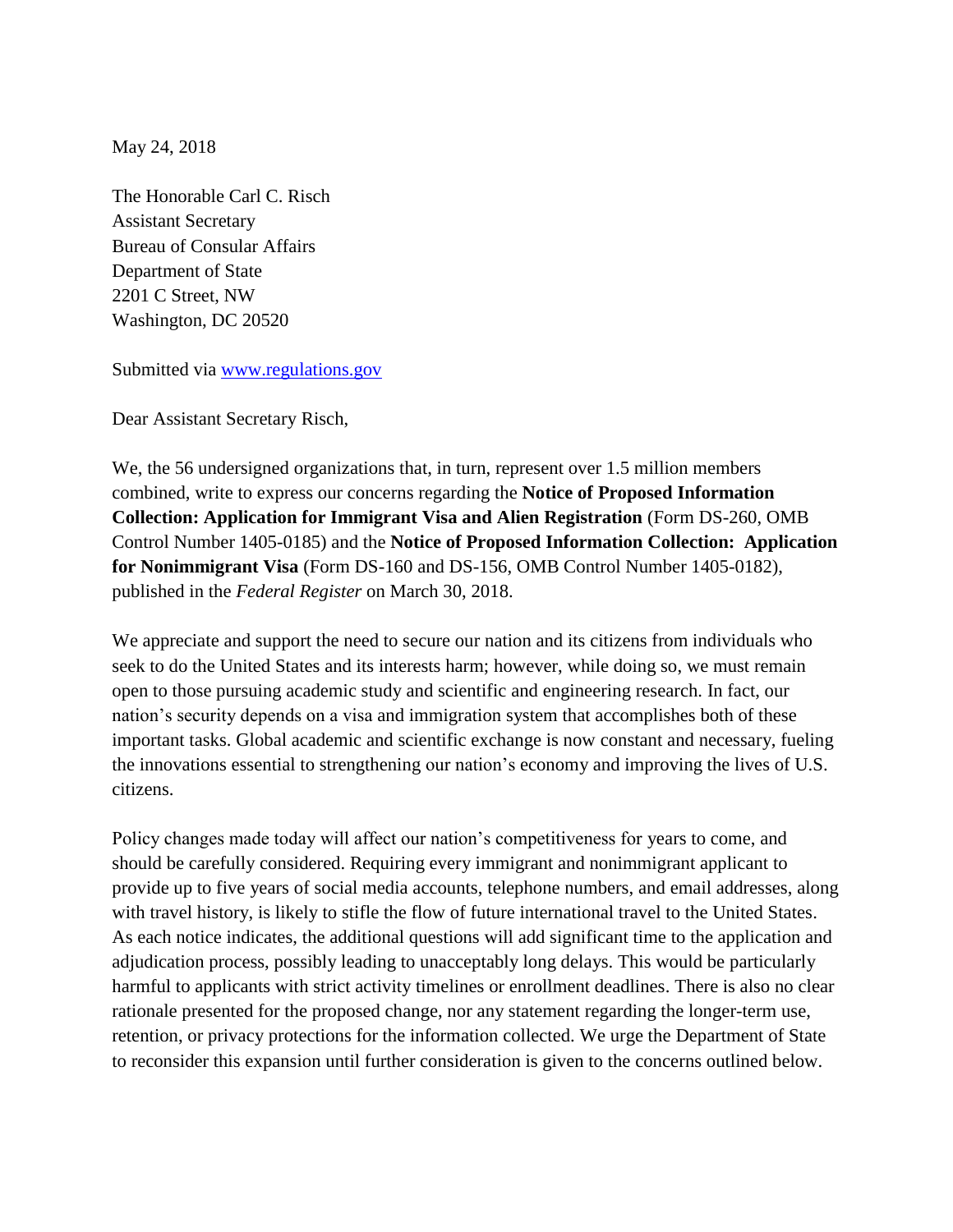Form DS-260, OMB Control Number 1405-0185; Form DS-160 and DS-156, OMB Control Number 1405-0182 Page 2 May 24, 2018

#### **Impact on future academic, scientific exchange and collaboration**

If implemented, particularly with insufficient resources, the additional screening requirements will have a negative impact on higher education and scientific collaborations. According to NAFSA: Association of International Educators, the more than one million international students attending U.S. colleges and universities during the 2016-2017 academic year supported 450,000 U.S. jobs and contributed nearly \$37 billion to the U.S. economy. Moreover, according to Chellaraj et al., for every 10% increase in international graduate students, U.S. patent applications increase by  $4.5\%$ .<sup>1</sup> International undergraduate and graduate students and scholars contribute to the intellectual richness of our universities, and serve as goodwill ambassadors in their home countries when they return. They also help U.S. students prepare for future careers and better understand our global neighbors.

The potential loss of these students and scholars is not an idle concern. In January this year, the Council on Graduate Schools reported a decline in first time international graduate student enrollment in the United States for fall 2017, the first such decline in a decade.<sup>2</sup> In FY 2017, DOS issued 16% fewer F-1 international student visas and 9% fewer B-1/B-2 visitor visas.<sup>3</sup> International students and researchers have choices, and by adopting burdensome visa application requirements absent a clear, evidence-based rationale, the United States risks sending existing and potential partners and students elsewhere, thereby enriching those countries with their intellectual and economic contributions, resulting in a double loss for the United States. We raised these same concerns last May in a comment letter $4$  regarding Supplemental Form DS-5535, which sought a similar collection of social media information for a much more limited number of applicants.

Scientific exchanges, whether through long- or short-term visits or at professional society meetings, are vitally important to the United States. As we mentioned last year, many project collaboration meetings take place at conferences held in the United States, and not having the top international talent in attendance would be a significant problem. For example, almost every NASA mission has international partners. Scientists must periodically meet in-person, and if bureaucratic hurdles for entry into the United States are too high, they will hold their meetings elsewhere, hurting U.S. economic, technological, and scientific competitiveness. For example,

<sup>2</sup> International Graduate Applications and Enrollment, Fall 2017, available at [http://cgsnet.org/ckfinder/userfiles/files/Intl\\_Survey\\_Report\\_Fall2017.pdf](http://cgsnet.org/ckfinder/userfiles/files/Intl_Survey_Report_Fall2017.pdf)

 $\overline{a}$ 

<sup>3</sup> Department of State, "Classes of Nonimmigrant Visas Issued, Fiscal Years 2013-2017), available at [https://travel.state.gov/content/dam/visas/Statistics/AnnualReports/FY2017AnnualReport/FY17AnnualReport-](https://travel.state.gov/content/dam/visas/Statistics/AnnualReports/FY2017AnnualReport/FY17AnnualReport-TableXVIA.pdf)[TableXVIA.pdf](https://travel.state.gov/content/dam/visas/Statistics/AnnualReports/FY2017AnnualReport/FY17AnnualReport-TableXVIA.pdf)

[5535%20Supplemental%20Questions%20for%20Visa%20Applicants%20Emergency%20Submission%20Comment](https://mcmprodaaas.s3.amazonaws.com/s3fs-public/DS-5535%20Supplemental%20Questions%20for%20Visa%20Applicants%20Emergency%20Submission%20Comment%20051817%20FINAL.pdf) [%20051817%20FINAL.pdf](https://mcmprodaaas.s3.amazonaws.com/s3fs-public/DS-5535%20Supplemental%20Questions%20for%20Visa%20Applicants%20Emergency%20Submission%20Comment%20051817%20FINAL.pdf).

<sup>&</sup>lt;sup>1</sup> Chellaraj, G., Maskus, K., & Aaditya, M. (2008). The contribution of international students to U.S. innovation. Review of International Economics, 16(3), 444-462.

<sup>&</sup>lt;sup>4</sup> Multi-society letter expressing concerns over supplemental questions for visa applicants, May 18, 2017, available a[t https://mcmprodaaas.s3.amazonaws.com/s3fs-public/DS-](https://mcmprodaaas.s3.amazonaws.com/s3fs-public/DS-5535%20Supplemental%20Questions%20for%20Visa%20Applicants%20Emergency%20Submission%20Comment%20051817%20FINAL.pdf)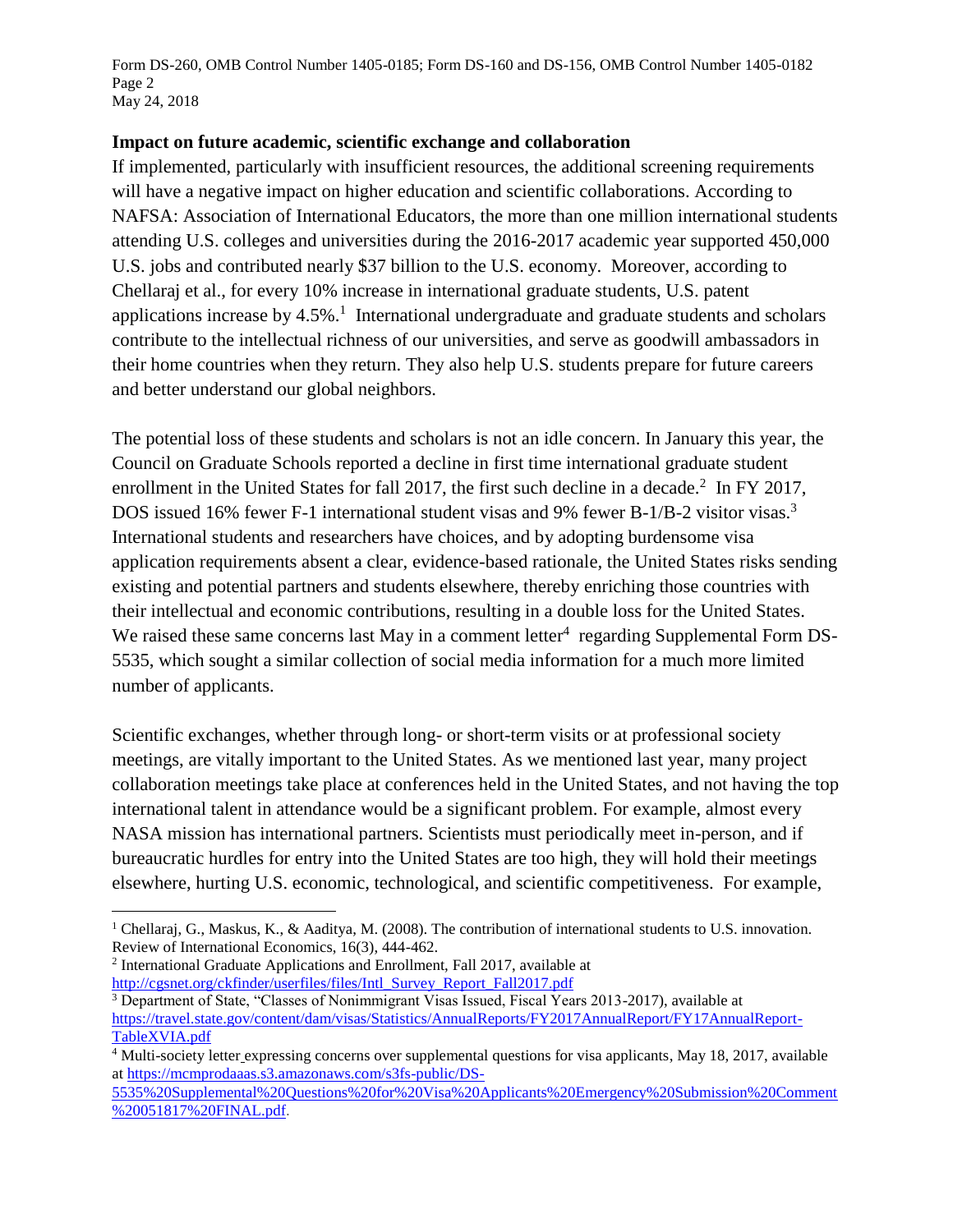Form DS-260, OMB Control Number 1405-0185; Form DS-160 and DS-156, OMB Control Number 1405-0182 Page 3 May 24, 2018

in 2017, the United States lost a bid to host the 2023 General Assembly of the International Union of Crystallography in San Diego, California, and delegates specifically cited visa policy concerns as an influencing factor in their decision.

Moreover, many U.S. professional societies have significant numbers of international members, and it is important for those individuals to be able to attend the U.S. societies' meetings. In a 2012 report, PricewaterhouseCoopers reported that nearly 1.8 million meetings (not all scientific) were held in the United States. The attendance of international scientists at U.S. meetings and conferences is important in terms of the intellectual content contributed, the number of collaborations with U.S. counterparts that are created or sustained, and the benefits accrued to the United States economy.

## **Uncertainty about the information collected**

The Department of State (DOS) and the Department of Homeland Security (DHS) are currently providing conflicting information about what is to be collected from immigrant and nonimmigrant applicants. DHS plays a significant role in the determination of U.S. visa policy, and this proposed information collection should not proceed in isolation of that fact. Although DOS's March 30 *Federal Register* notices refer primarily to collecting information on social media accounts, telephone numbers, email addresses, and travel history, a separate document developed by DHS for industry discussions about an "Extreme Vetting Initiative" refers to the review of "publically available information, such as media, blogs, public hearings, conferences, academic website, social media websites such as Twitter, Facebook, and LinkedIn, radio, television, press, geospatial sources, internet sites, and specialized publications.<sup>5</sup>"

Likewise, the *Federal Register* notices say that the review will be once per application. DHS Secretary Kristjen Nielsen, however, testified before the Senate Judiciary Committee in January 2018 that "individuals are [to be] continuously vetted, rather than only at the time of their application.<sup>6</sup>" The continuous vetting suggested by DHS would be done from the time of application until the individual leaves the United States.

Approval of DOS's proposed information collection seems premature when it is clear there is no agreement among the relevant agencies on the information to be collected and how or how often it is to be reviewed. This inevitably will lead to inconsistency and confusion both with applicant

 $\overline{a}$ <sup>5</sup> Background (Attachment 2) for "ICE-HSI- Data Analysis Service Amendment," Solicitation Number HSCEMD-17-R-00010, *FedBizOpps,* June 12, 2017. Available at

[https://www.fbo.gov/index.php?s=opportunity&mode=form&tab=core&id=434e6e8d59e2322a34b599735df70a2e&](https://www.fbo.gov/index.php?s=opportunity&mode=form&tab=core&id=434e6e8d59e2322a34b599735df70a2e&_cview=0) [\\_cview=0.](https://www.fbo.gov/index.php?s=opportunity&mode=form&tab=core&id=434e6e8d59e2322a34b599735df70a2e&_cview=0)

<sup>6</sup> Written testimony of DHS Secretary Kirstjen Nielsen for a Senate Committee on the Judiciary hearing titled "Oversight of the United States Department of Homeland Security," January 16, 2018, available at [https://www.dhs.gov/news/2018/01/16/written-testimony-dhs-secretary-kirstjen-nielsen-senate-committee-judiciary](https://www.dhs.gov/news/2018/01/16/written-testimony-dhs-secretary-kirstjen-nielsen-senate-committee-judiciary-hearing)[hearing](https://www.dhs.gov/news/2018/01/16/written-testimony-dhs-secretary-kirstjen-nielsen-senate-committee-judiciary-hearing)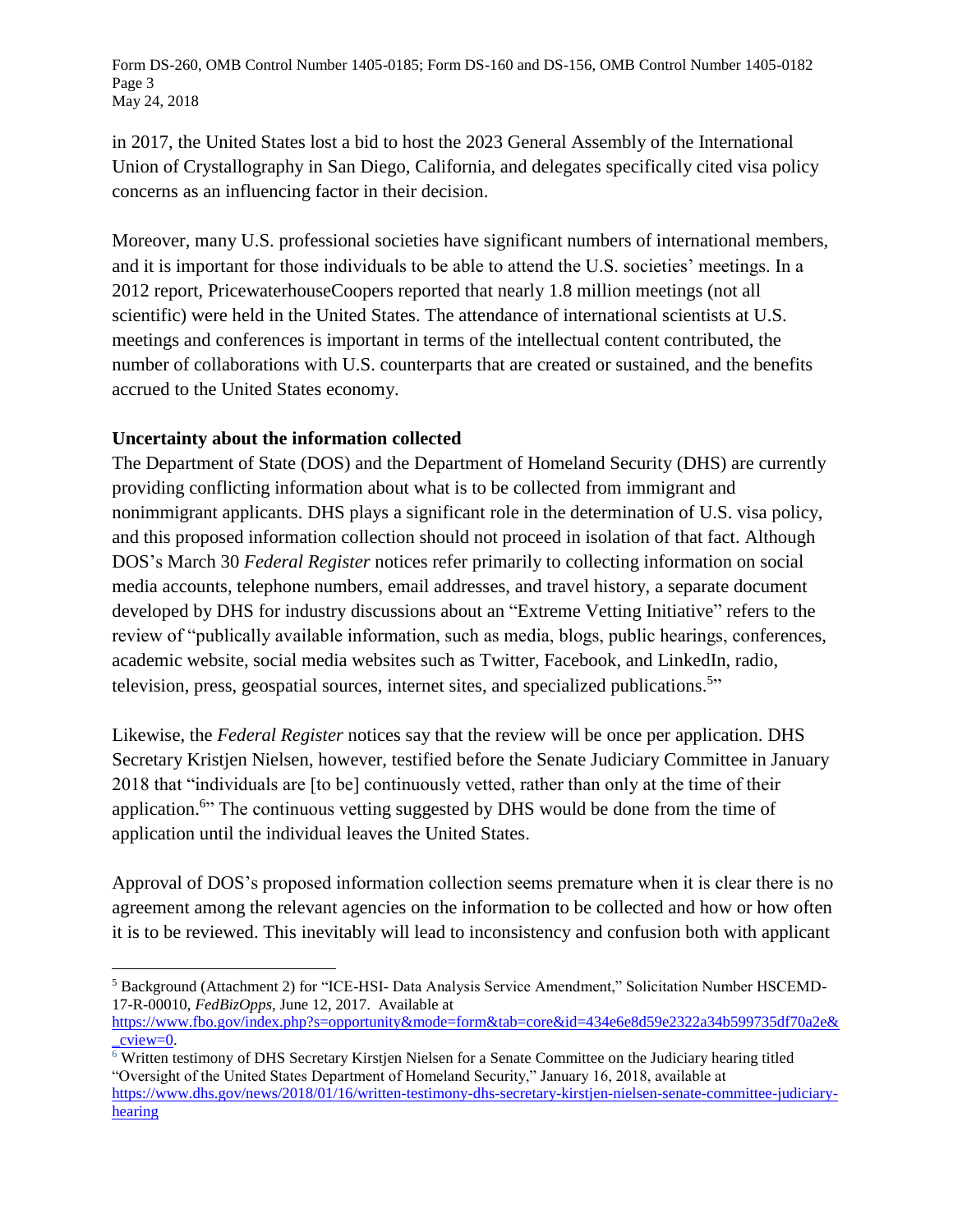Form DS-260, OMB Control Number 1405-0185; Form DS-160 and DS-156, OMB Control Number 1405-0182 Page 4 May 24, 2018

reporting and reviewer evaluation. We also are concerned that the lack of a common standard will force DOS ultimately to revise its current proposal to mirror DHS's even broader information collection.

#### **Uncertainty regarding the collection of social media information**

The collection of social media information is of particular concern, given the fluid nature of online engagement, the lack of specificity, and the potential impact on applicants for inadvertent failure to disclose information. Many people, including international students, are active on social media and have numerous accounts that frequently change over the years. The notices still do not address the consequences should an applicant inadvertently omit an active account or forget a dormant one. What criteria would be used to distinguish between error and material misrepresentation? Both notices state that "the 'Sign and Submit' statement will provide applicants additional information related to correcting records within Federal Bureau of Investigation databases," but what about correcting records contained in other government security databases? Will any decisions made with respect to social media have a lasting effect on subsequent visa applications? Given the increased volume of applicants affected, precision in this area is essential.

## **Uncertainty about privacy protection and the purpose of the information collection**

We are concerned that the amount of information that could be collected, the lack of knowledge about what will be done with this additional information, and concerns about their privacy may well lead many international scientists, scholars, and students to look to other countries for scientific partnerships or higher education pursuits. Also of concern is the fact that DOS notices do not provide any clear, evidence-based rationale for the expanded information collection.

## **Vulnerable populations must be assured**

Disclosing social media information, along with travel, telephone and email address history, places an added burden on vulnerable individuals, such as those who have fled terrorism and human rights abuses; those who have traveled to areas of concern for the purpose of gathering evidence and reporting what they have witnessed, and/or providing assistance to the local population; and those who are subject to persecution or negative consequences from their government or communities based on their faith, gender, sexual orientation, or other factors. We urge the DOS to reaffirm the importance of non-discrimination in the context of visa processing, and assure vulnerable populations how their information will be used and protected.

#### **Implementation issues, including processing delays**

We believe that this expansion could have serious implementation issues resulting in lengthy processing delays and preclude applicants from obtaining entry visas in time for scheduled meetings and academic start dates in the United States. Last year's Supplemental Form DS-5535 notice stated that 65,000 applicants would be affected, with an estimated 60 minutes per review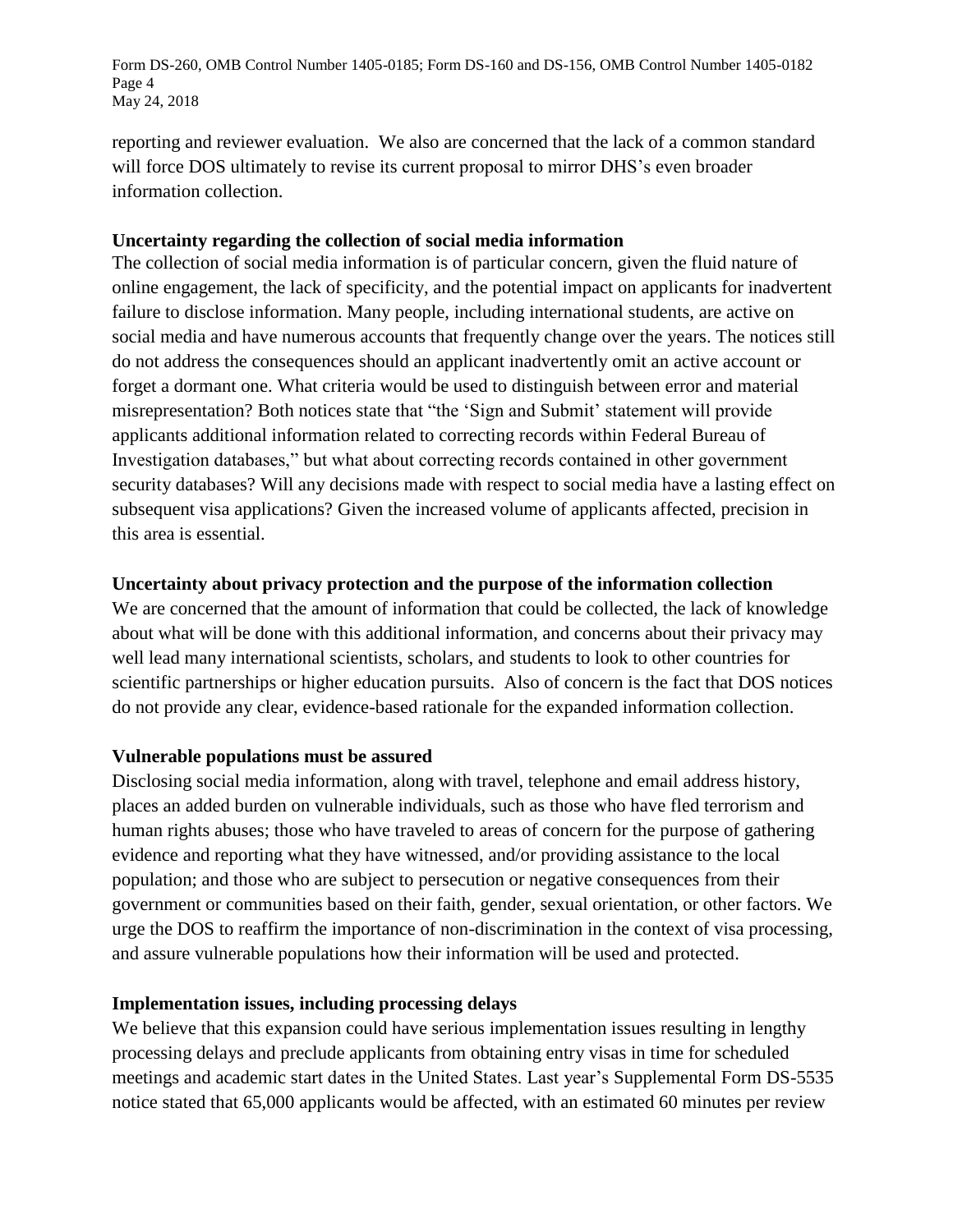Form DS-260, OMB Control Number 1405-0185; Form DS-160 and DS-156, OMB Control Number 1405-0182 Page 5 May 24, 2018

per applicant. The current notices estimate that 710,000 immigrants and 14 million nonimmigrants will be affected annually, with the estimated time per review increasing to 155 minutes for an immigrant application and 90 minutes for a non-immigrant application. The total estimated time burden would be 1.8 million hours annually for immigrant applications, and 21 million hours annually for non-immigrant applications. These are significant increases in time and volume that directly affect the capacity of offices to conduct reviews in a timely fashion and would very likely result in longer processing delays that ultimately drive potential international researchers and students to other countries who will benefit.

In addition, such actions by the United States may result in reciprocal actions by other countries that require visas. This will make U.S. citizen travel to such countries more difficult.

## **Visa Lifecycle Vetting Initiative**

 $\overline{a}$ 

As noted earlier, DHS plays a significant role in determining U.S. visa policy. Although not explicitly addressed in the notices, we are equally concerned about how these additional vetting questions will contribute to DHS' Visa Lifecycle Vetting Initiative (VLVI), previously named the Extreme Vetting Initiative. The initiative, mentioned earlier, would require continuous monitoring of visa holders and screen individuals based on whether they will be "positively contributing member[s] of society" and "contribute to the national interest.<sup>7</sup>" We believe these criteria are vague and ill-defined.

The VLVI also has been strongly opposed by a coalition of more than 50 civil rights, civil liberties, and government accountability organizations as well as a group of 56 leading technology experts.<sup>8</sup> The latter stated, "Algorithms designed to predict these undefined qualities could be used to arbitrarily flag groups of immigrants under a veneer of objectivity. Inevitably, because these characteristics are difficult (if not impossible) to define and measure, any algorithm will depend on 'proxies' that are more easily observed and may bear little or no relationship to the characteristics of interest… Data mining is a powerful tool. Appropriately harnessed, it can do great good for American industry, medicine and society... but the approach set forth by ICE is neither appropriate nor feasible." The authors also warn of the very real likelihood of a large number of false positives that would result from such an untested system.

<sup>&</sup>lt;sup>7</sup> Executive Order Protecting the Nation from Foreign Terrorist Entry into the United States, January 27, 2017, available at [https://www.whitehouse.gov/presidential-actions/executive-order-protecting-nation-foreign-terrorist](https://www.whitehouse.gov/presidential-actions/executive-order-protecting-nation-foreign-terrorist-entry-united-states/)[entry-united-states/](https://www.whitehouse.gov/presidential-actions/executive-order-protecting-nation-foreign-terrorist-entry-united-states/)

<sup>8</sup> Brennan Center for Justice, "Technology Experts Letter to DHS Opposing the Extreme Vetting Initiative," November 16, 2017, available at

[https://www.brennancenter.org/sites/default/files/Technology%20Experts%20Letter%20to%20DHS%20Opposing%](https://www.brennancenter.org/sites/default/files/Technology%20Experts%20Letter%20to%20DHS%20Opposing%20the%20Extreme%20Vetting%20Initiative%20-%2011.15.17.pdf) [20the%20Extreme%20Vetting%20Initiative%20-%2011.15.17.pdf.](https://www.brennancenter.org/sites/default/files/Technology%20Experts%20Letter%20to%20DHS%20Opposing%20the%20Extreme%20Vetting%20Initiative%20-%2011.15.17.pdf)

Brennan Center for Justice, "Coalition Letter to DHS Opposing the Extreme Vetting Initiative," November 16, 2017, available at

[https://www.brennancenter.org/sites/default/files/Coalition%20Letter%20to%20DHS%20Opposing%20the%20Extr](https://www.brennancenter.org/sites/default/files/Coalition%20Letter%20to%20DHS%20Opposing%20the%20Extreme%20Vetting%20Initiative%20-%2011.15.17.pdf) [eme%20Vetting%20Initiative%20-%2011.15.17.pdf.](https://www.brennancenter.org/sites/default/files/Coalition%20Letter%20to%20DHS%20Opposing%20the%20Extreme%20Vetting%20Initiative%20-%2011.15.17.pdf)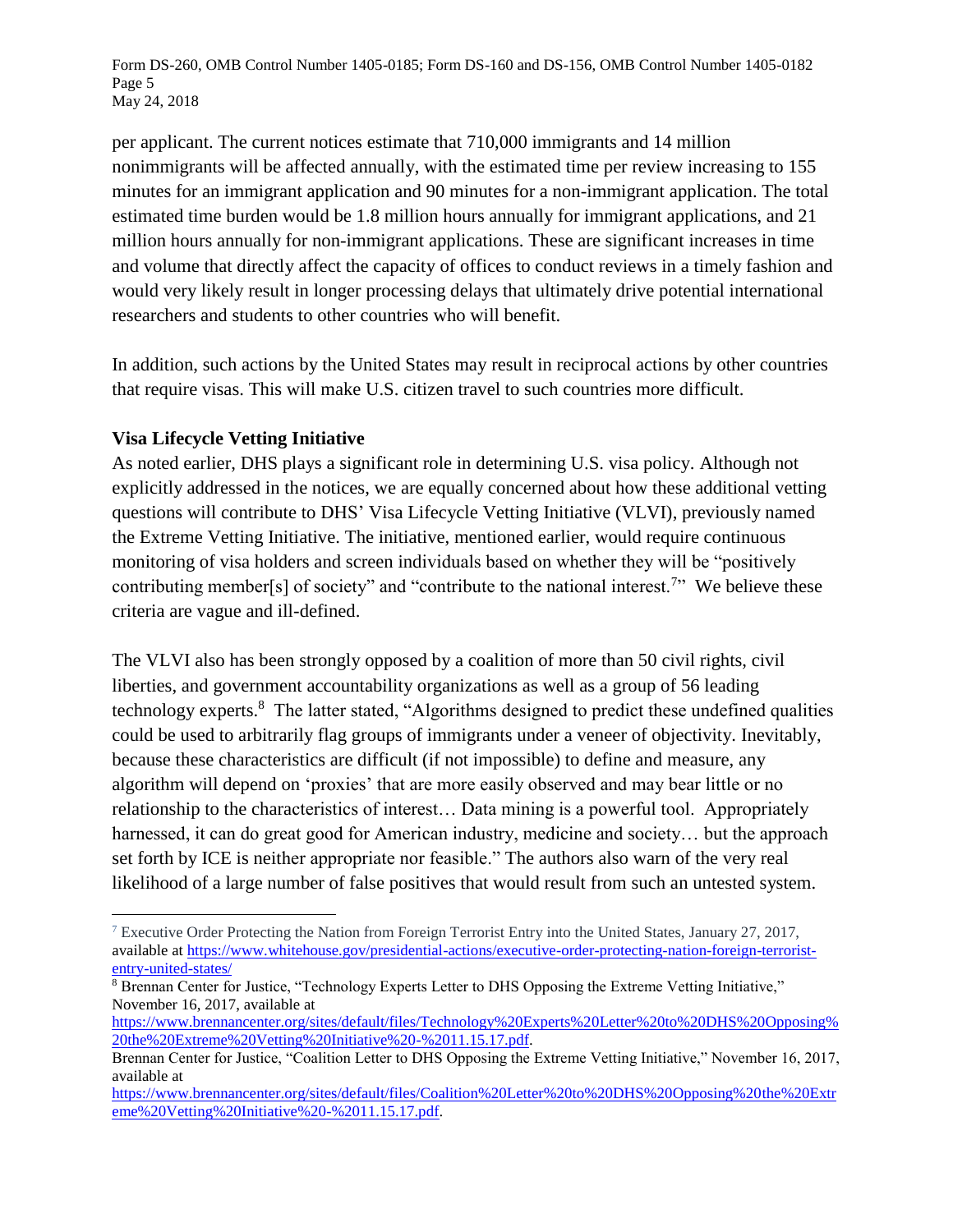Form DS-260, OMB Control Number 1405-0185; Form DS-160 and DS-156, OMB Control Number 1405-0182 Page 6 May 24, 2018

This is especially true given language and cultural differences. Such ongoing monitoring of a wide number of non-U.S. citizens and a range of websites and social media accounts, inevitably data and information could be collected on U.S. citizens—including academics and scientists chilling free speech, expression, and association.

# **Positive messages and privacy protections needed**

Again, policy changes made today will affect our nation's competitiveness for years to come, and should be carefully considered. International scientists have made valuable contributions to the U.S. research enterprise and our nation has benefited from attracting the best and brightest international scholars. Russian-born Sergey Brin, while a graduate student at Stanford, received a NSF Graduate Student Fellowship, and with classmate Larry Page, began work that later led to the two co-founding Google.<sup>9</sup> Similarly, since 2000, 39% of Nobel Prize winners from the United States have been immigrants.<sup>10</sup> We are very concerned that if the additional questions are implemented, as proposed, international undergraduate and graduate students, scholars, and scientific collaborators may be further discouraged from coming to the United States. Until a more appropriate or feasible way of conducting additional screening on the more than 14 million nonimmigrants and 710,000 immigrants to our country can be identified and tested, we believe the proposed expansion should be put on hold.

If implemented, however, the U.S. Government needs to express positively that all legitimate visitors, students, scholars and scientists are still welcomed and encouraged. In addition, privacy protections need to be addressed and should be published in a future notice.

We are all committed to the safety and security of the United States but feel any regulations adopted for that purpose must be precise, well thought out and able to be amended if the negative consequences we cite in these comments come to fruition.

If you would like additional information or have any questions, please contact Rachel Banks at [rachelb@nafsa.org](mailto:rachelb@nafsa.org) or Joanne Carney at [jcarney@aaas.org.](mailto:jcarney@aaas.org) Thank you for your consideration.

Sincerely,

Alliance for International Exchange

 $\overline{a}$ 

American Anthropological Association

American Association for the Advancement of Science

American Association of Collegiate Registrars and Admissions Officers

<sup>9</sup> David Hart. On the Origins of Google. Available at

[https://www.nsf.gov/discoveries/disc\\_summ.jsp?cntn\\_id=100660.](https://www.nsf.gov/discoveries/disc_summ.jsp?cntn_id=100660)

<sup>&</sup>lt;sup>10</sup> Stuart Anderson. Immigrants Keep Winning Nobel Prizes. Forbes. October 8, 2017, Available at <https://www.forbes.com/sites/stuartanderson/2017/10/08/immigrants-keep-winning-nobel-prizes/#64bac23a117b>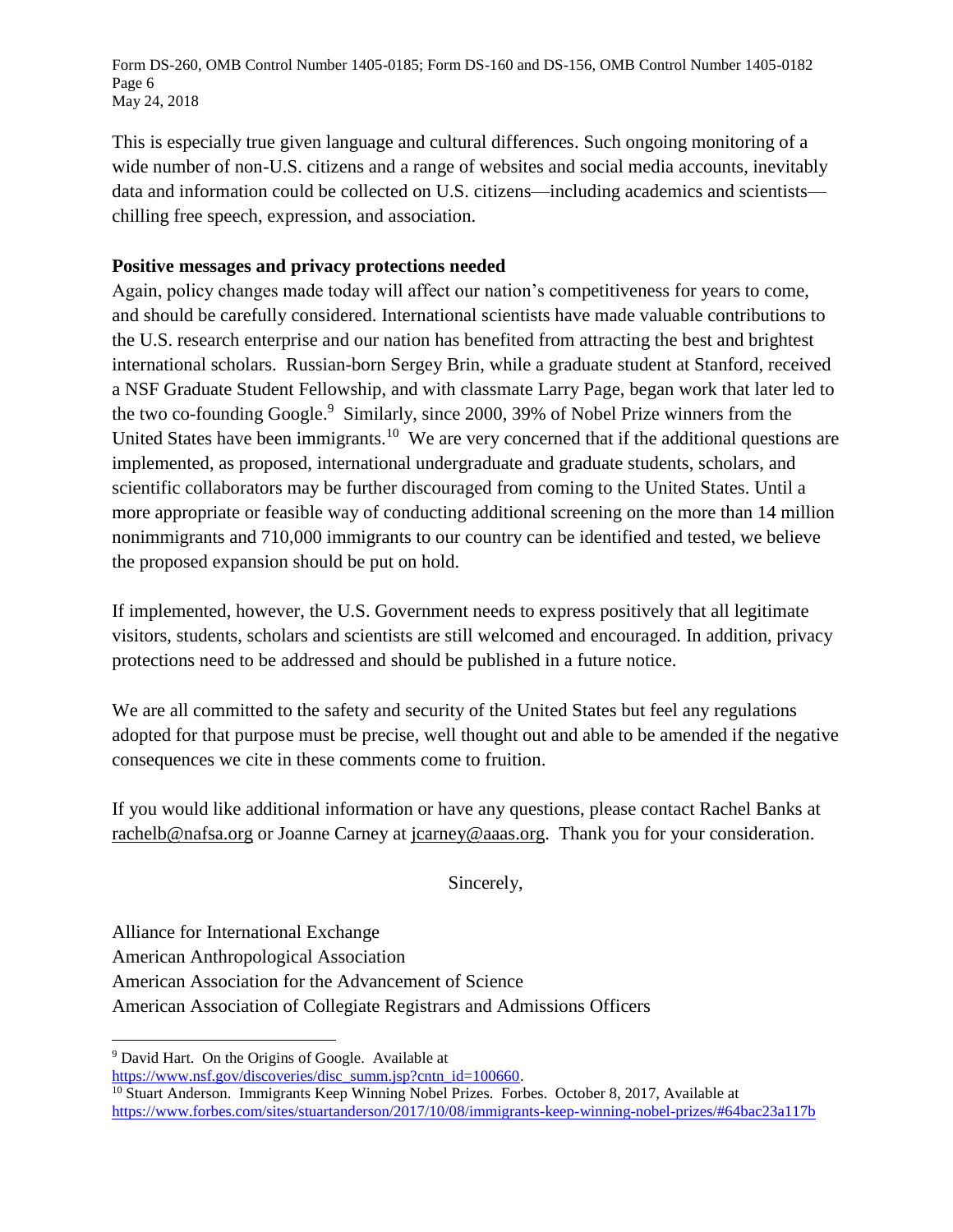Form DS-260, OMB Control Number 1405-0185; Form DS-160 and DS-156, OMB Control Number 1405-0182 Page 7 May 24, 2018

American Astronomical Society American Chemical Society American Educational Research Association American Geophysical Union American Geosciences Institute American Mathematical Society American Meteorological Society American Physical Society American Physiological Society American Psychological Association American Society for Microbiology American Society of Agronomy American Society of Civil Engineers American Sociological Association Association for Applied Psychophysiology and Biofeedback Association for Psychological Science Association for Research in Vision and Ophthalmology Association for Women in Mathematics Association of Population Centers Behavior Genetics Association Cognitive Science Society Conference Board of the Mathematical Sciences Consortium of Social Science Associations Crop Science Society of America Ecological Society of America Federation of Associations in Behavioral and Brain Sciences Geological Society of America INFORMS – The Institute for Operations Research and the Management Sciences Institute of Mathematical Statistics International Society for Developmental Psychobiology Midwest Political Science Association NAFSA: Association of International Educators National Association for College Admission Counseling National Association of Mathematicians, Inc. National Association of Plant Breeders National Council of Teachers of Mathematics OSA, The Optical Society Population Association of America Presidents' Alliance on Higher Education and Immigration Psychonomic Society